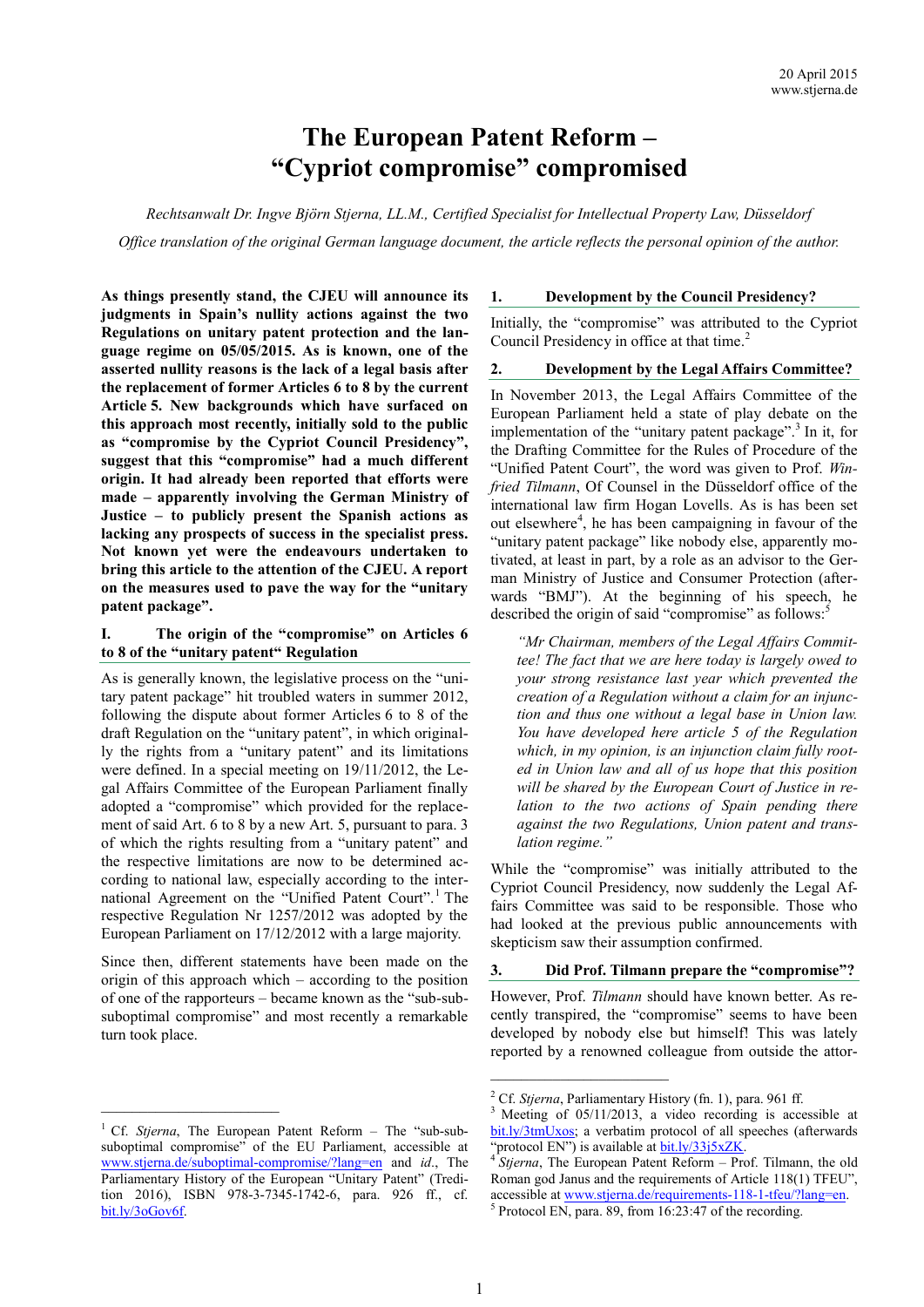ney profession to whom Prof. *Tilmann* has apparently made a respective indication.

# **a) Statements**

E-Mail requests sent to Prof. *Tilmann* on 19 and 24/03/2015 and relating to the correctness of the statement that he designed the "compromise" remain unanswered so far. Thereupon, on 26/03/2015, I sent an e-mail to the person responsible for the "unitary patent package" in the German Ministry of Justice, *Johannes Karcher*, asking whether the statement is correct. In his reply of 01/04/2015, he just commented vaguely, calling for caution when dealing with such "rumours" and stating that he "estimates" that the "likelihood" of truth for this statement was "equal to zero". With e-mail of 02/04/2015 I requested an explicit yes or no answer to my question. I did not receive a reply so far.

Regardless of the close cooperation between the BMJ and Prof. *Tilmann* which has already been described elsewhere<sup>6</sup>, the Ministry should be well informed about the circumstances underlying the mentioned "compromise" and related activities by Prof. *Tilmann* will certainly not have taken place without knowledge and approval by the BMJ. Against this background, the prolonged silence by the responsible persons speaks for itself and for the correctness of the mentioned statement from amongst the colleagues, otherwise there would appear not to be any reasons why it should not be clearly denied.

The extent of Prof. *Tilmann's* involvement in the negotiations on the "unitary patent package" on the part of the BMJ is documented by e-mail correspondence with him and the formerly responsible representative at the BMJ, *Stefan Walz*, from spring 2014 and of which, so far, only excerpts were available to the public. With regard to the significant relevance of the "unitary patent package" for the European economy, the high level of public interest in the topic and the far-reaching and prominent involvement of the mentioned persons in the legislative proceedings and in the implementation phase, and not least with a view to the fundamental rights of freedom of speech, academic freedom and freedom of press, this e-mail correspondence is now made public to its full extent, interested persons can access it at [www.stjerna.de.](http://www.stjerna.de/cypriot-compromise/?lang=en)

#### **b) Implications**

If Prof. *Tilmann* was indeed the originator of said "compromise", this would put the lid on the series of peculiarities in relation to the "unitary patent package" for now.

It would mean that a high-ranking representative of a leading international law firm in the field of patent litigation has crucially influenced the legislative proceedings at a decisive stage, while this involvement has been shielded from the public. The latter aspect is even more serious since Prof. *Tilmann* himself subsequently argued intensively for the legal viability of the "compromise". One example is the citation from the debate in the Legal Affairs Committee of the European Parliament reproduced above under cipher I.2. In doing so, he quite often operated neutrally as "Rechtsanwalt" and/or "University professor",<sup>7</sup> thereby giving his statements an additional appearance of objectivity. An indication of his involvement in the development of said "compromise" is nowhere to be found.

Should the origin of the "compromise" indeed lie with Prof. *Tilmann*, it would mean that he has publicly advocated for a solution he had developed himself, the apparent conflict of interest having been concealed. It can hardly be assumed that this did not happen deliberately to the end of influencing the opinion of the professional circles in favour of the "unitary patent package", as they usually attribute a significant weight to words of experienced practitioners like Prof. *Tilmann*, while this weight would apparently be diminished significantly upon disclosing an own participation.

It is recalled that when having been asked in April 2014 whether he was still working as an advisor to the BMJ – as his firm had previously announced in 2012<sup>8</sup> –, Prof. Til*mann* gave the evasive answer that he had "no function".<sup>9</sup> Although in a purely formal manner, this might be correct, he nonetheless will not have exercised his various activities in support of the "unitary patent package" independently of the political decision-makers at the BMJ, even without an institutionalised "function".

Of course, it can usually not be expected that the national Ministries of Justice have sufficient expertise on each and every legal field as to be able to deal with difficult practical issues entirely by themselves and without relying on external expertise. However, if such external participation in fact takes place, it should go without saying that this is made public, especially if this participation is as extensive as that of Prof. *Tilmann* seems to be in the present context. Vice versa, this also applies to the invoked expert if he publicly comments on aspects of a legislative proposal which apparently he himself has developed.

An entirely different question is whether an external participation in legislative proceedings should be this farreaching, making one slowly begin to wonder whether the deliberations of the "unitary patent package" with regard to Germany were led by the BMJ with the participation of Prof. *Tilmann* or whether it was rather the other way round.

#### **II. The article EIPR 2014, 4 ff. and the CJEU**

Likewise, a further episode vividly shows the mechanisms which are applied to try influencing public opinion in favour of the "unitary patent package".

<sup>6</sup> See fn. 4.

<sup>&</sup>lt;sup>7</sup> Cf. EIPR 2014, p. 4 ff.; VPP-Rundbrief (circular of the German Association of Intellectual Property Experts) 2/2013, p. 56 ff.; JIPLP 2013, p. 78 ff.

<sup>&</sup>lt;sup>8</sup> Cf. the letter a[t www.xup.in/dl,18302731/.](http://www.xup.in/dl,18302731/)

<sup>9</sup> Cf. the respective e-mail correspondence with Mr *Walz* of the BMJ and Prof. *Tilmann*, accessible at [www.stjerna.de/cypriot](http://www.stjerna.de/cypriot-compromise/?lang=en)[compromise/?lang=en.](http://www.stjerna.de/cypriot-compromise/?lang=en)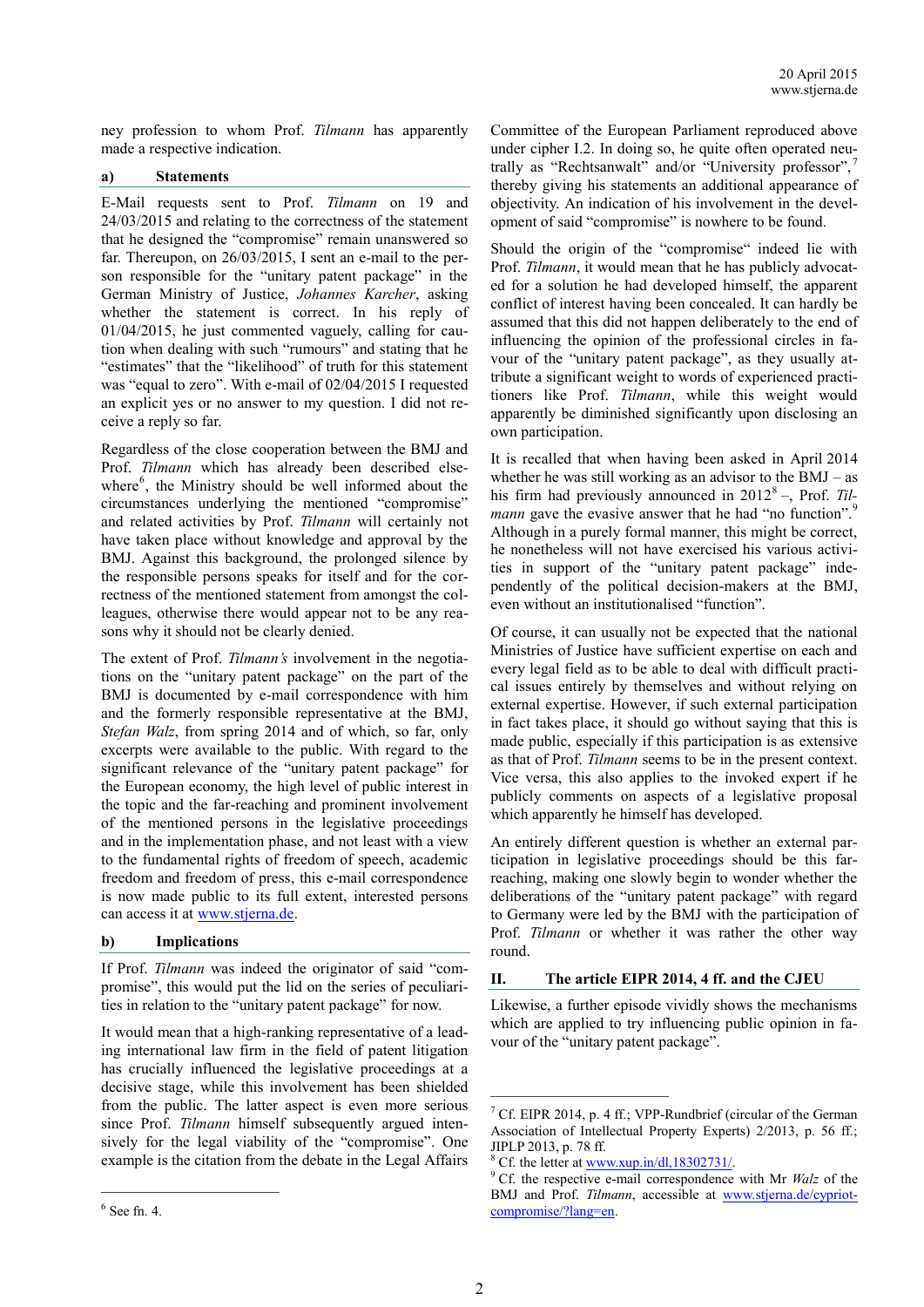On the grounds that the CJEU would not accept "Amicus Curiae letters" and with the support of the  $BMJ$ ,<sup>10</sup> in January 2014 Prof. *Tilmann* published an article<sup>11</sup> in the specialist press, according to which the Spanish actions had not prospects at all, publicly analyzing the – as a part of the court file confidential – Spanish writ of complaint from proceedings C-146/13 which the BMJ had provided to him.<sup>12</sup> It seems that this was not regarded sufficient. Instead, it was tried to channel these obviously biased statements to a prominent place, namely directly to the CJEU, so to speak as an "Amicus Curiae letter" through the back door.

### **1. The "InfoCuria" pages and the Research and Documentation Directorate ("RDD") of the CJEU**

As is generally known, for any pending proceeding, the CJEU provides an own information page ("InfoCuria") on the internet where, for instance, dates and documents can be accessed. Furthermore, in a section "Notes on Academic Writings" references are given to academic statements in specialist periodicals which are deemed relevant for the proceedings in question. The responsibility for these pages lies with a separate department of the CJEU, the Research and Documentation Directorate (afterwards "RDD").

## **2. The article EIPR 2014, 4 ff. on the "InfoCuria" pages for C-146/13 und C-147/13**

In spring 2014, those regularly visiting the "InfoCuria" pages of Spain's actions against the "unitary patent" Regulations (docket no. C-146/13 and C-147/13) witnessed a peculiar incident. While in the respective section "Notes on Academic Writings" there was for quite some time only a Dutch article<sup>13</sup> listed, this was suddenly removed at the beginning of February 2014 and substituted by Prof. *Tilmann's* newly published article from EIPR 2014, 4 ff. At the beginning of July 2014, the reference to this paper again disappeared from both "InfoCuria" pages, the section "Notes on Academic Writings" being blank since then.<sup>14</sup>

The event raised a number of questions: What was the reason for the replacement of the initial article? Why did it take place almost immediately after the publication of Prof. *Tilmann's* article? Why was precisely this article referred to while a number of others which had been published already on aspects relevant in proceedings C-146/13 and C-147/13 remained unmentioned?

## **3. The correspondence with the RDD**

In July 2014 I contacted the Director of the RDD, *Sabine Hackspiel*, by e-mail, asking her to provide information on the circumstances having led to the listing and later removal of the *Tilmann* article.

With regard to the significant relevance of the "unitary patent package" for the European economy, the high level of public interest in the topic and the fact that it concerns correspondence on related activities in a public authority and conducted with the responsible Director, and not least with a view to the fundamental rights of freedom of speech, academic freedom and freedom of press, this email correspondence is made public to its full extent, interested persons can access it at [www.stjerna.de.](http://www.stjerna.de/cypriot-compromise/?lang=en)

For space reasons, only a part of the questions raised in the correspondence is addressed here.

First of all, it was of interest why of the large number of long available academic statements on aspects relating to the "unitary patent package" specifically that by Prof. *Tilmann* had been selected and, more generally, what the requirements are for an article to be listed in section "Notes on Academic Writings" on the "InfoCuria" pages. A further question was whether the RDD considered referring to the *Tilmann* article appropriate, having regard to its doubtful backgrounds. The respective passages from the request are as follows: 15

*"As to the backgrounds of Prof. Tilmann's mentioned article in EIPR, are you aware of the fact that this is a paper which seems to have been commissioned by the German Federal Ministry of Justice, involving the disclosure of confidential court documents to Prof. Tilmann and their public discussion in said article?*

*(6) Do you regard it as appropriate to list on the Info-Curia pages an article which seems to have been written "undercover" on behalf of a party to the proceedings and is therefore likely biased in favor of this party?*

*(7) If so, would you not see this as a problem with regard to the public's trust in the impartiality of the European Court of Justice that its RDD has no problem with referring interested persons to articles which are putting forward government positions, disguised as neutral academic statements?*

*(8) Against all the aforementioned circumstances, is it a coincidence that of the large number of available articles on topics discussed in proceedings C-146/13 and C-147/13 the only reference cited on the Info-Curia pages for these proceedings was, until very recently, one – maybe even the only one – strongly advocating that the actions should be dismissed?"*

\_\_\_\_\_\_\_\_\_\_\_\_\_\_\_\_\_\_\_\_\_\_\_

<sup>10</sup> Cf. the respective e-mail correspondence with Mr *Walz* of the BMJ and Prof. *Tilmann*, accessible at [www.stjerna.de/cypriot](http://www.stjerna.de/cypriot-compromise/?lang=en)[compromise/?lang=en.](http://www.stjerna.de/cypriot-compromise/?lang=en) 

<sup>11</sup> *Tilmann*, "Spain's action against the EU patent package", EIPR 2014, p. 4 ff.

 $12 \text{ Cf.}$  fn. 4 for more details.

<sup>&</sup>lt;sup>13</sup> Spevart, H.M.H., "Is er nu eindelijk een Unieoctrooipar-don: "Europees octrooi met eenheidswerking"?", Nederlands tijdschrift voor Europees recht 2013, p. 135 ff.

Cf. printouts of these pages of  $08/\overline{02}$  and  $08/\overline{07}/2014$ , accessible at **bit.ly/3f5NpZS** and **bit.ly/345jURK**.

 $(\ldots)$ 

<sup>&</sup>lt;sup>15</sup> E-mail correspondence, p.  $1/2$ , accessible at  $bit.1y/347e<sub>0</sub>Ox$ .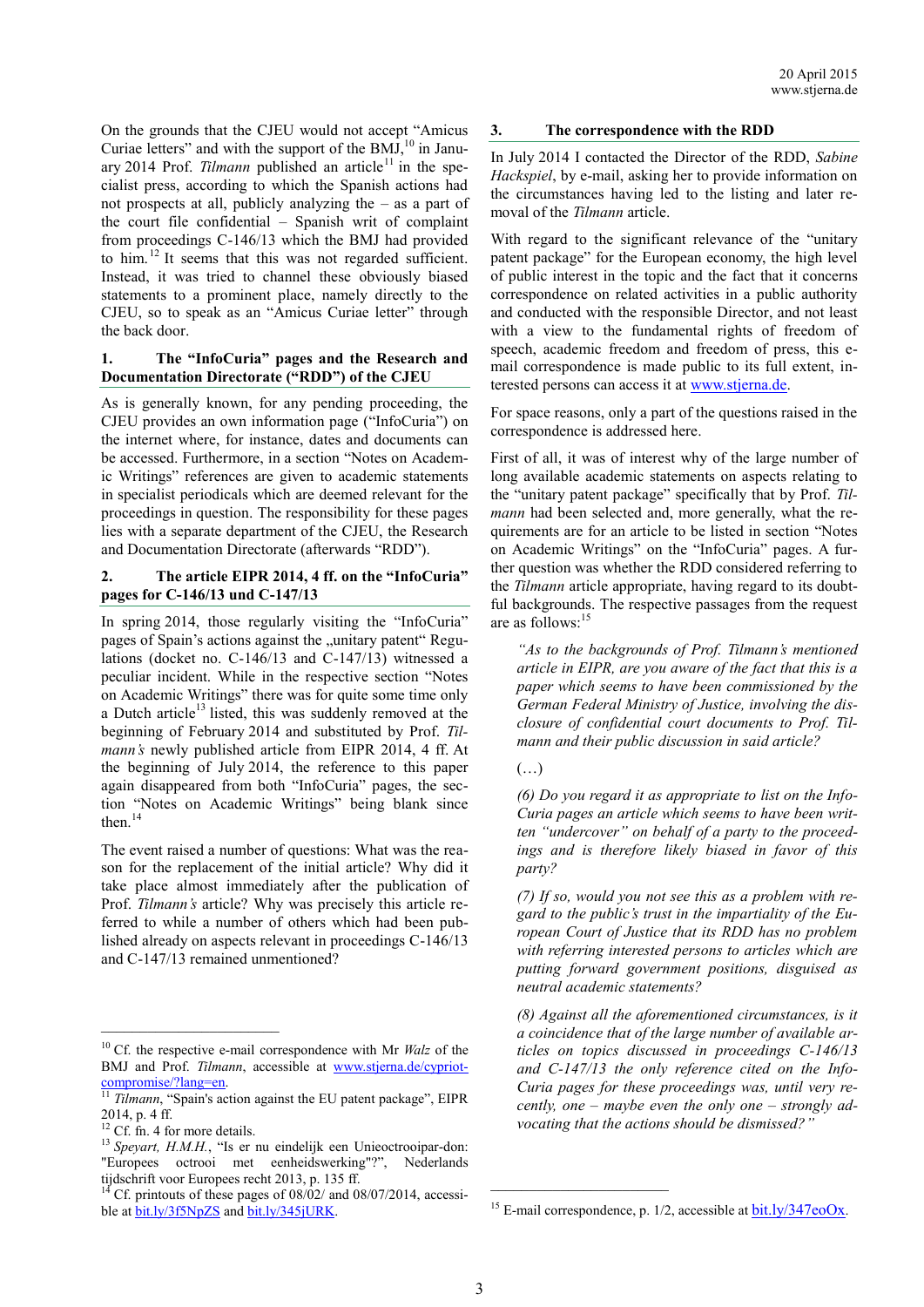The RDD's reply was rather vague. On the requirements for including an article in the "Notes on Academic Writings", it was explained:<sup>16</sup>

*"To be listed in the section 'notes on academic writings' of the Court's website, an article must, in fact, constitute a doctrinal note focusing specifically on a case (or set of cases) before the Court. Pieces which do not meet this condition are treated as full-fledged articles and feature instead in the Courts' library catalogue.* (…) *Only pieces identified prima facie as dealing specifically with a case (or set of cases) before the Court are referenced in the section 'notes on academic writings' in infoCuria."*

As to the reasons for the removal of the *Tilmann* article, it was simply stated:<sup>17</sup>

*"As for the piece by Prof. Tilman* [sic]*, it was considered appropriate to remove it from the website."*

Also the question on possible consequences for the public's trust in the impartiality of the CJEU caused by referencing ostensibly neutral articles which in fact communicate government positions was dismissed:<sup>18</sup>

*"As regards, finally, questions 6 to 8 in your e-mail, I thank you for your remarks but assure you that the selection of articles featuring in the section 'notes on academic writings' of infoCuria is conducted on the basis of purely objective criteria. As for the concerns you express, I believe the explanations given above show there is no inference to be drawn from the presence or absence of any given piece of writing on the Court's website. The suppression of Prof. Tilman's*  [sic] *note from infoCuria illustrates this, I believe, clearly enough."*

Since this communication left unanswered the decisive questions, for instance those about the listing requirements instead declaring that an article had to be a "doctrinal note", I asked for additional information by e-mail of 18/07/2014.<sup>19</sup> An answer was received only two months later on 12/09/2014 and after repeated enquiries, its contents, however, were even vaguer than before.

On the requirements for listing an article in section "Notes on Academic Writings", it was now set out:<sup>20</sup>

*"In substance, for a note to be listed in this section of the Court's site it must meet three requirements:*

*- it must be published in a periodical which the Court's Library subscribes to (or in a "Festschrift" or other publication in the Library)*

*- it must be prima facie identifiable by our staff as a doctrinal note dealing specifically with a case or a set of cases of the European Union Courts*

 $\mathcal{L}_\text{max}$ 

*- it must prima facie provide a minimum of legal analysis and go beyond a simple summary or reproduction of the decision which constitutes its object."*

Interestingly, shortly before the RDD's reply, I had received a message from a colleague who had also noticed the reference to Prof. *Tilmann's* article on the "InfoCuria" pages of proceedings C-146/13 and C-147/13 and who had contacted the RDD with regard to the listing requirements before I had done so. In June 2014, the RDD, by a person different from Ms *Hackspiel*, had advised him as follows (emphasis added): 21

*"The rule of including an academic article relevant to a pending case is that a) it refers to a specific case (and not to the general doctrine) and that it doesn't comment sensitive procedural issues, nor reveals any position or observations of the parties. It has to adopt a general approach of the case of law. Unfortunately we don't dispose of any written rules."*

Making a reference to an article in section "Notes on Academic Writings" dependent on it neither disclosing sensitive procedural aspects nor positions of the parties – afterwards called "preservation of procedural confidentiality" – is, of course, absolutely appropriate, this already in the interest of guaranteeing an unprejudiced deliberation and decision of the proceedings by the court.

However, one is left wondering why this condition, the existence of which can be assumed, had been left unmentioned by the Director of the RDD in her previous letters, despite repeated and explicit questions for the listing requirements. Could the reason for this probably be that Prof. *Tilmann's* article did evidently not fulfil this condition, but rather conversely relied on a detailed disclosure and discussion of the arguments brought forward in Spain's writ of complaint in proceedings C-146/13, which would have provoked the question why the article was listed on the "InfoCuria" pages despite its apparent incompatibility with procedural confidentiality?

In an e-mail dating 22/09/2014, I pointed Ms *Hackspiel* to the further requirement of the preservation of procedural confidentiality previously communicated by her Directorate, asking for her confirmation that such does not exist and did not exist at the time when the *Tilmann* article was listed. $22$ 

In her answer of 13/10/2014, Ms *Hackspiel* first of all declared this statement to be the last one in this matter, as she had already answered "the numerous questions" "rather detailed".<sup>23</sup> She left said condition uncommented, merely referring to her message of 12/09/2014, in which the requirements had been "set out clearly". Furthermore, she stated: $24$ 

 $\mathcal{L}_\text{max}$ 

<sup>&</sup>lt;sup>16</sup> E-mail correspondence (fn. 15), p. 5.

 $17$  Ibid.

 $18$  Ibid.

 $19$  E-mail correspondence (fn. 15), p. 6.

 $20$  E-mail correspondence (fn. 15), p. 10.

<sup>&</sup>lt;sup>21</sup> The message can be accessed at  $bit.1y/3v$ b4dEp.

 $22$  E-mail correspondence (fn. 15), p. 12.

 $23$  E-mail correspondence (fn. 15), p. 15.

 $24$  Ibid.